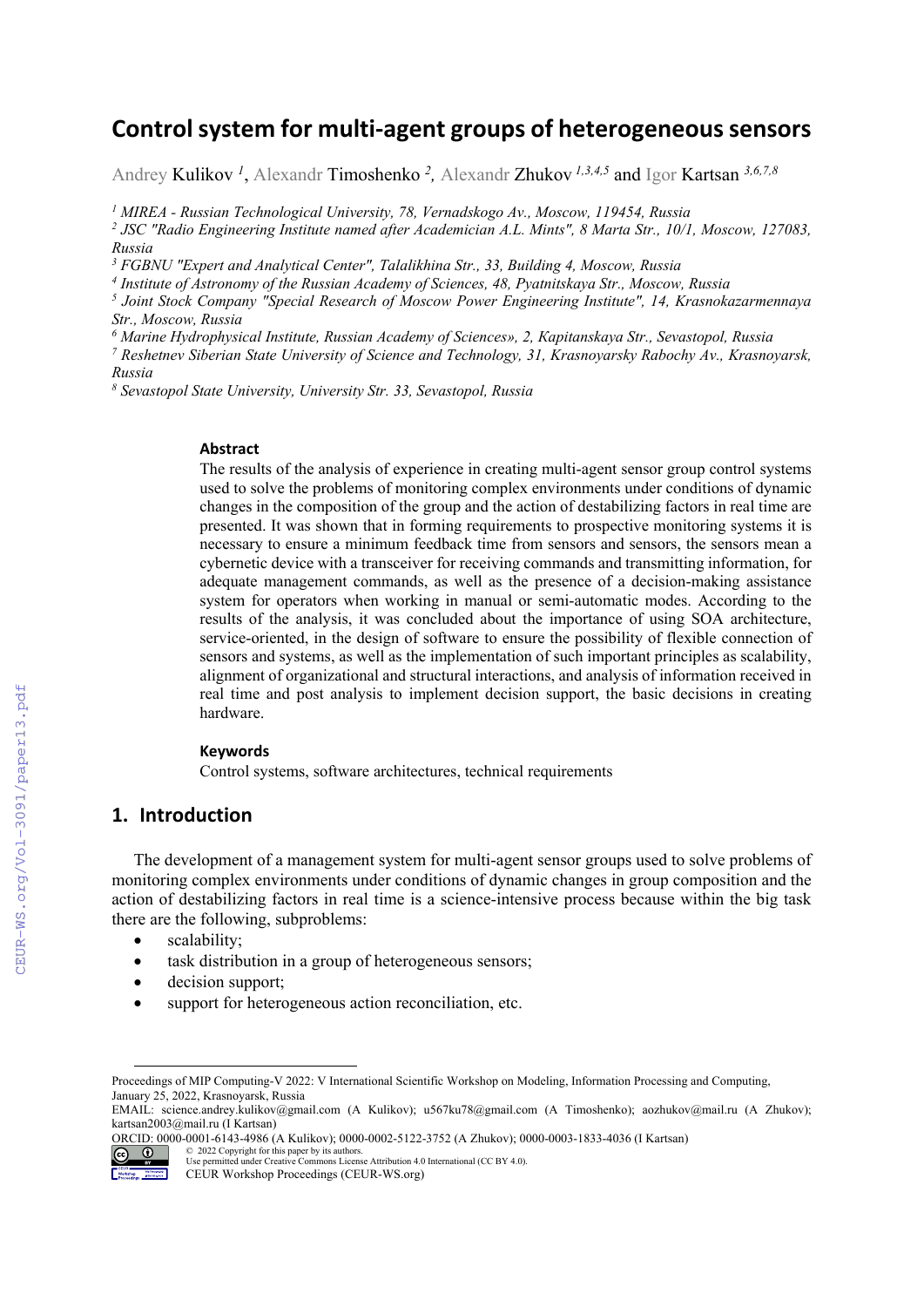Given the actualization of the issue of automation of industrial processes in the conditions of the fourth industrial revolution, as well as the interest of various departments, the experience of creating such systems in terms of software and hardware implementation is highly relevant.

As part of the issue of creating heterogeneous sensor control systems, the following major projects have been implemented: CLARATy, METERON, RoboEarth, ROS.

However, all of them are implemented on the following principles of control systems implementation, namely:

- Distributed object architecture (DOA),
- Component-based architecture (CBA).
- Service Oriented Architecture (SOA).
- Robotics technology components (RTC)
- Collaborative architecture for unmanned systems (JAUS).

Distributed object architecture (DOA) concepts, are the result of a fusion of object-oriented design methods for distributed computing systems.

Advantages of the architecture, detailed description of digital objects.

The disadvantages of the architecture, in the implementation of the proposed system, the number of sensors of different kinds can be prohibitive and the description of each sensor in the system is not appropriate in terms of real-time operation of the system and code flexibility.

Thus, this architecture is not suitable for the implementation of the system under development.

CBA, is an evolutionary development of DOA approach in program design. The key feature is to create relationships between objects for specific scenarios.

Advantages of the architecture, detailed description of digital objects and relationships between objects for specific scenarios.

Disadvantages of the architecture, when implementing the proposed system, the number of sensors of different kinds can be prohibitive and the description of each sensor and the relationship between sensors in the system is not appropriate in terms of real-time operation of the system and code flexibility.

Thus, this architecture is not suitable for the implementation of the system under development.

Service-oriented architecture is a modular approach to software development, based on the use of distributed, loosely coupled replaceable components, equipped with standardized interfaces for interaction on standardized protocols.

The advantages of the architecture, the easy ability to improve the system. The detailed description of the interaction protocols, promotes the different structures and modules of the system to address other modules of the system. Due to flexibility, the possibility of support of past functionality in new versions of the system is realized.

Disadvantages of architecture, it is important factor of check of input data that they were in accordance with designed protocols.

Thus, this variant of architecture is suitable for the implementation of the system under development.

The JAUS architecture is based on components of a specific functional purpose, the messages that these components exchange with each other during operation, and the interfaces for integrating and connecting new components to the system. Each JAUS object is capable of responding to external requests (e.g., from control modules) and independently determining what it does, what data it possesses, and how it interacts with its environment.

JAUS is a set of documents describing data formats and methods for high-level interaction of software components. This architecture was originally intended for building ground-based robots, but is now focused on autonomous vehicles of any type (air, land, over- and underwater, military and civilian) and guarantees a unified scheme of remote control of an arbitrary JAUS model.

The main requirement for building a JAUS system is that all messages exchanged between components must be JAUS-compliant. And the messages themselves are considered the only way of communication between the components. The structure of these messages is designed in such a way as to minimize the bandwidth requirements of the communication line.

JAUS interoperability of devices must be ensured at three levels: between subsystems (robot - robot, robot - controller), between nodes (onboard radar - onboard controller) and between individual components.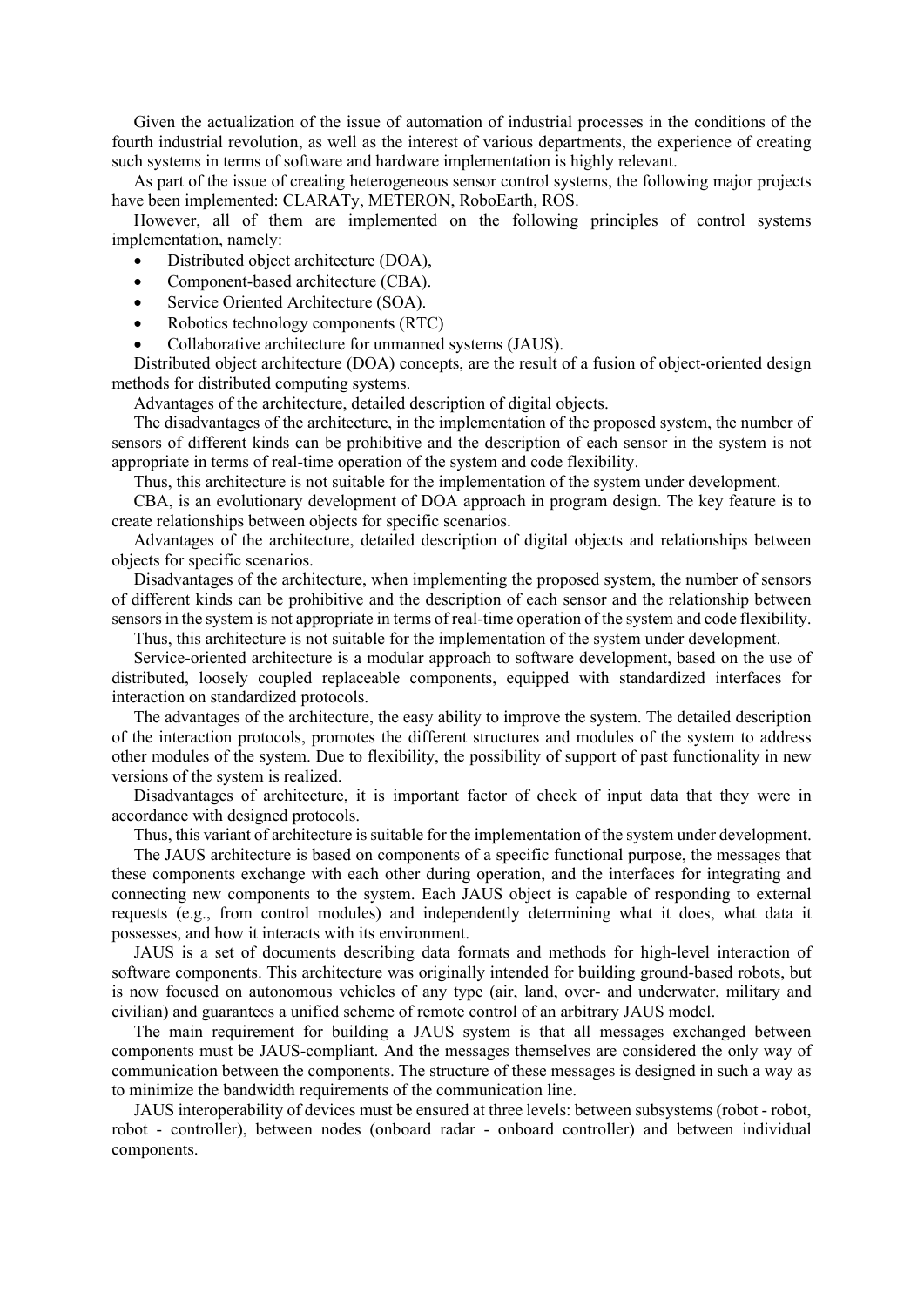Advantages of the architecture, the detailed and regulated structure allows to describe clearly the protocols of interaction, to regulate the structure of subordination. SOA like architecture.

Disadvantages of the architecture, due to the rigid description, rapid scaling of the system will be difficult and will impose additional time costs when working in real time.

Thus, the JAUS architecture is suitable when implementing the intended system.

### **2. Analysis of projects that use system design architectures**

A study of control system construction principles has shown that different paradigms have different characteristics and properties that make them suitable for different distributed applications. DOA is based object, which is suitable for the lower levels, where developers require high performance, even if it requires a high level of concurrency control in the interaction of multiple objects. Instead, CBA and related middleware is more suitable for the middle levels, where the goal is to develop autonomous components that can be exchanged and composed based on applications. Finally, SOA is useful for developing loosely coupled architectures where interacting objects can be accessed without prior knowledge. The architecture of JAUS, is a promising one with a clear administrative monitoring of system usage and messaging protocol across all devices. SOA and JAUS type architectures can be useful to design the system for which the research is done. Further there is an analysis of real projects designed on SOA and JAUS architectures.

A division of the government agency NASA. The center has been involved in many NASA missions, leading in astrobiology, small spacecraft, robotic lunar exploration, technology for the Constellation Program, the search for habitable planets, supercomputers, smart and adaptive systems, thermal protection, and aerial astronomy. Ames is the center of several key NASA science missions (Kepler Missions, LCROSS, SOFIA, LADEE). Significant contributions have been made to the Exploration Project (Orion spacecraft and Ares I boosters). The CLARAty project was developed as part of this center Figure 1.



**Figure 1:** An abstract view of CLARATy and its inner sublevels

The CLARAty architecture has two different levels: the functional level and the decision-making level. The functional layer uses an object-oriented decomposition of the system and uses a number of well-known SOA design patterns to achieve reusable and extensible components. These components define the interface and provide basic system functionality that can be adapted to various real-world or simulated robots. The interface provides both low- and medium-level autonomy. The decision-making layer links the planning and execution system. The decision-making layer reason globally about the intended goal, system resources, and the state of the system and its environment. The decision level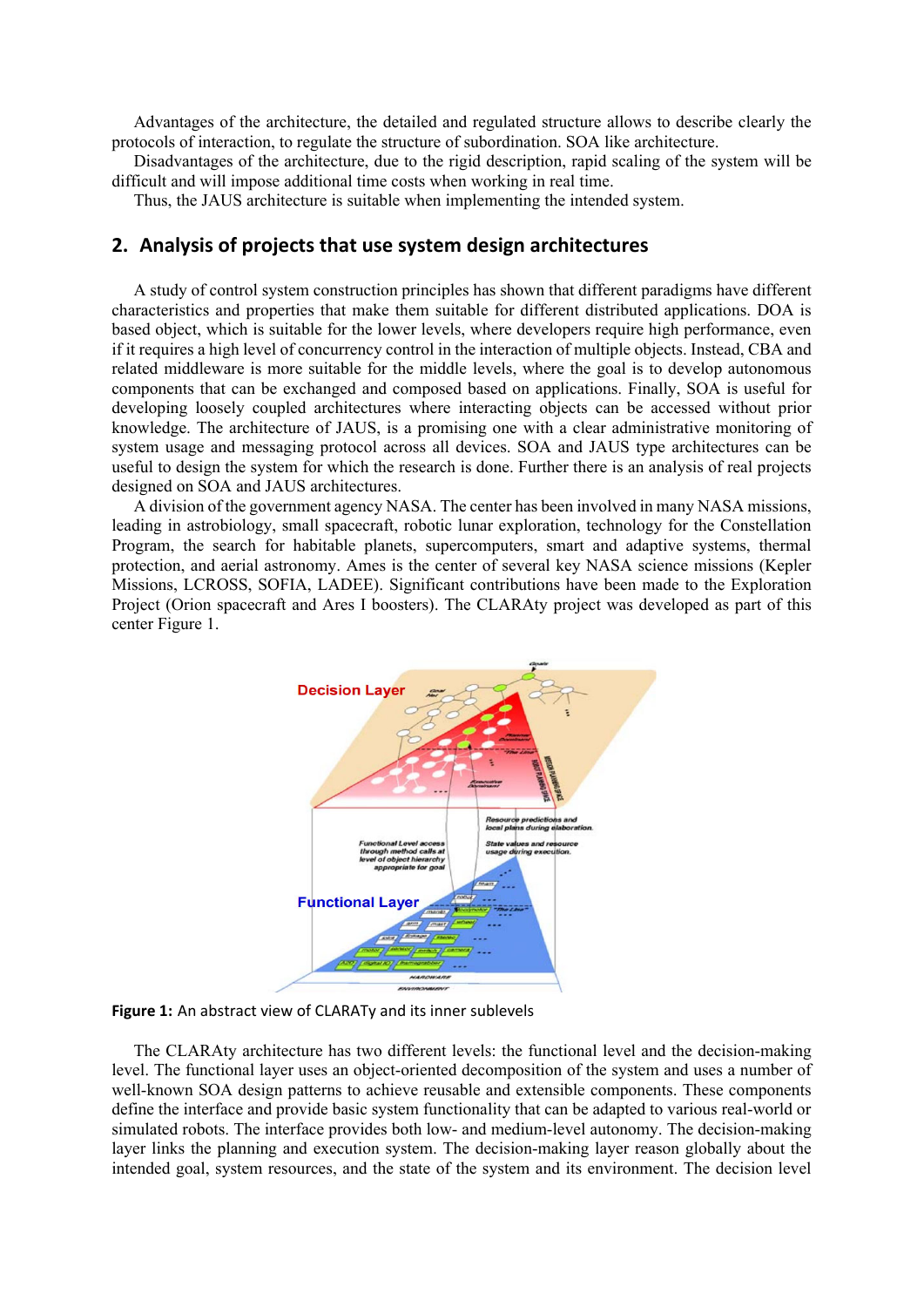uses a declarative model, while the functional level uses a procedural model. Because the functional level provides adaptations to the physical or simulated system, all of the specific model information is combined in the system adaptations. The decision-making layer obtains this information by querying the functional layer for predictive resource use, state updates, and model information.

METERON is a project being developed jointly with the space agencies of the United States, the European Union and Russia. The project implemented a large infrastructure to control the final Mars rovers and access to the obtained data in near real time from any command post of the countries participating in this project Figure 2.



**Figure 2:** The shape of the METERON project infrastructure

The project was implemented according to the DOA design paradigm. The control delay of the robotic vehicle used in the METERON project. From the operator to the robotic means was 25-50 ms, considering that the robotic means itself communicated with the METERON system infrastructure via a Wi-Fi modem installed on the robot via Beagleboard, in conditions close to the real one. In real conditions, the real-time latency could be up to 102 ms.

RoboEarth, the ideology of the creation of this project, lies in the paradigm of software design in SOA architecture Figure 3.

| Robo <b>Earth<sup>&amp;</sup></b>                                                   |                                |  | Server                       |
|-------------------------------------------------------------------------------------|--------------------------------|--|------------------------------|
| <b>Databases</b><br><b>Services</b><br><b>Objects, Environments, Action Recipes</b> |                                |  |                              |
| <b>Action Execution</b>                                                             | <b>Environment Modeling</b>    |  | <b>Generic</b><br>Components |
| <b>Action and Situation</b><br><b>Recognition and Labeling</b>                      | <b>Semantic Mapping</b>        |  |                              |
|                                                                                     | Learning                       |  |                              |
| <b>Skill Abstraction Layer</b>                                                      | <b>Skill Abstraction Layer</b> |  | <b>Robot</b><br>Specific     |

**Figure 3:** Three interconnected levels of the RoboEarth system

RoboEarth is realized on the basis of a three-level architecture. The core of this architecture is the server layer, which contains the RoboEarth database. It stores globally the model, including reusable, object information (e.g., images, point cloud, models), environments (e.g., maps and object locations), and actions (e.g., scripts and functions) associated with semantic information (e.g., object properties), and provides the underlying logic for web services. The database and database services are accessed through common web interfaces. The second layer implements universal components, which are part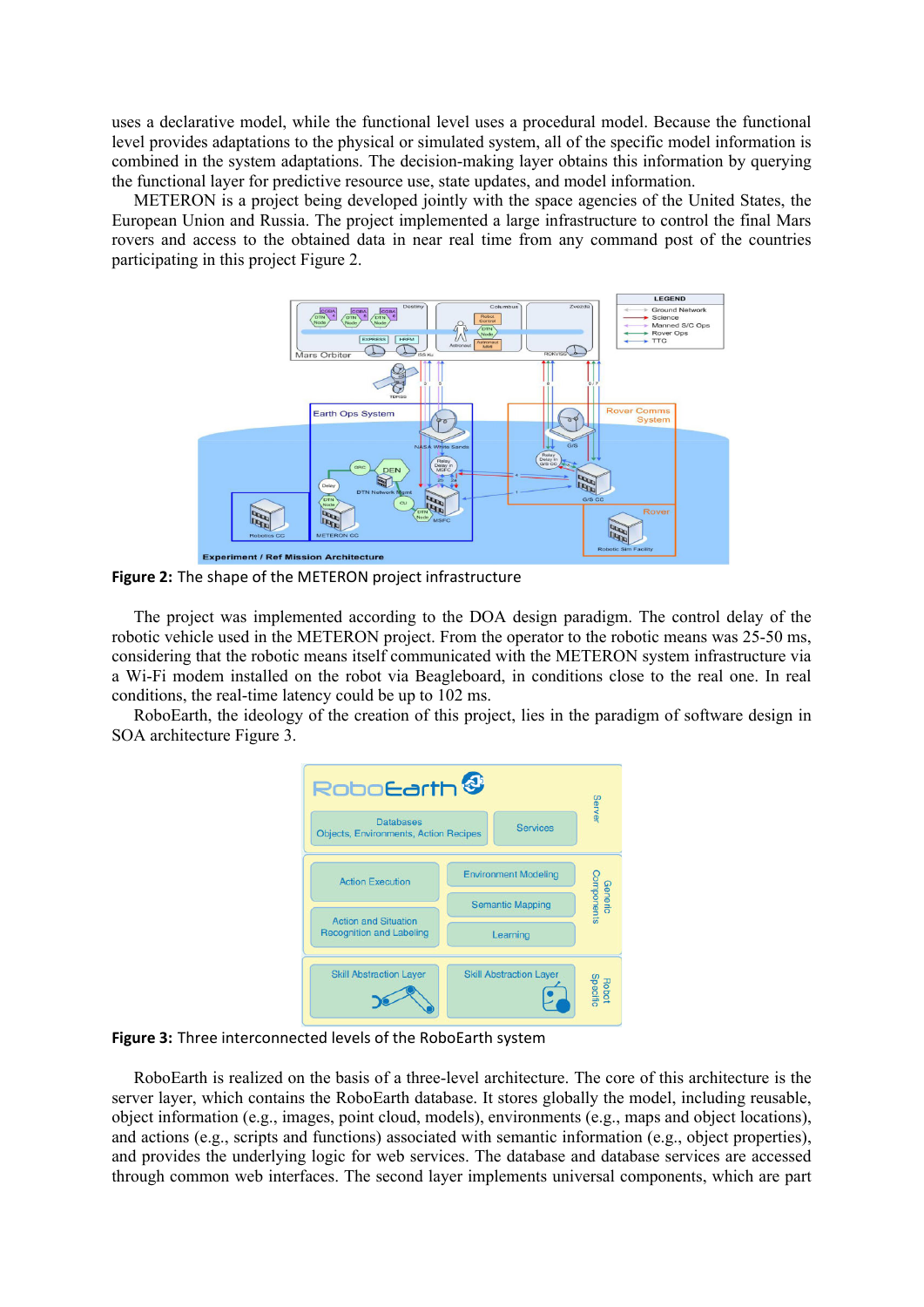of the local control program of the robot. Their main purpose is to allow the robot to interpret its actions in RoboEarth. Additional components extend the robot's analysis, modeling and learning functionality, which closes the loop from the robot to the first level. The third level implements skills and provides a general interface to specific hardware-dependent functions of the robot through the skill abstraction level.

A robotics operating system (ROS) developed by a Stanford research team and further developed by Willow Garage. The project is implemented as Open Source, can run on Linux-oriented hardware with strong computing power. It integrates with Gazebo software for research visualization and computer simulation of robots which are equipped with ROS.

When ROS runs, a "graph" - a point-to-point (peer-to-peer network) of processes is built, which communicate with each other through the ROS infrastructure.

ROS implements several different styles of communication: synchronous (RPC-style) communication between services, asynchronous data flows through Topics, data storage on the Parameter Server. ROS is not a real-time system, although it is possible to integrate ROS with real-time code.

ROS works on the SOA paradigm and evolves through research done by international scientific and amateur teams by releasing new libraries to implement this or that functionality.

DREAMachine (Defect / Test Reduction Empowered by Analytics and Machine Learning) is based on the application of machine learning methods that allow to quickly analyze huge amounts of information, recognize complex dependencies and predict the required output information for decisionmaking based on the available data.

DREAMachine uses a modular architecture that is extremely similar in design to SOA to achieve greater predictive accuracy and insight into system-level processes, as well as flexible application of developed algorithms to solve similar problems.

DREAMachine testing (Raytheon experts have set a precedent and substantiated the application of machine learning methods) showed the following results:

- teacher-assisted learning methods provided up to 99% accuracy in predicting failures of both components and the system being analyzed as a whole;
- the methods of learning without a teacher identified areas of redundancy in the testing process, providing opportunities to optimize this process;
- the proposed process optimization can increase production capacity by 40%.

## **3. System hardware and software requirements**

Due to the fact that the management is planned in real-time, it is necessary to design the node of storage and processing of large and ultra-large amounts of information using server nodes on the software shells Apache Flink and Apache Storm. In addition, since there are heterogeneous sensors within the system and their scalability can be drastic, the hardware under development should, be equipped with support for Docker container technology or others. Thus, according to the results of the analysis and past research within the subject, the system under development, should be Linux-oriented and have basic characteristics.

# **4. Conclusion**

Thus, the paper analyzed the approaches and methods of designing flexible and high-loaded systems. When developing a heterogeneous sensor control system, based on the reconfiguration of the composition and structure of the system in conditions of destabilizing factors, it is important to focus on SOA (Service-Oriented Architecture) programming architecture. Because, this architecture provides flexibility in dealing with heterogeneous robots and sensors, as proved by the projects of international teams. Also, the testing of this method of system design by Rayethon scientists led to the conclusion that the use of SOA will increase the performance of the analytics system in real time by 40%.